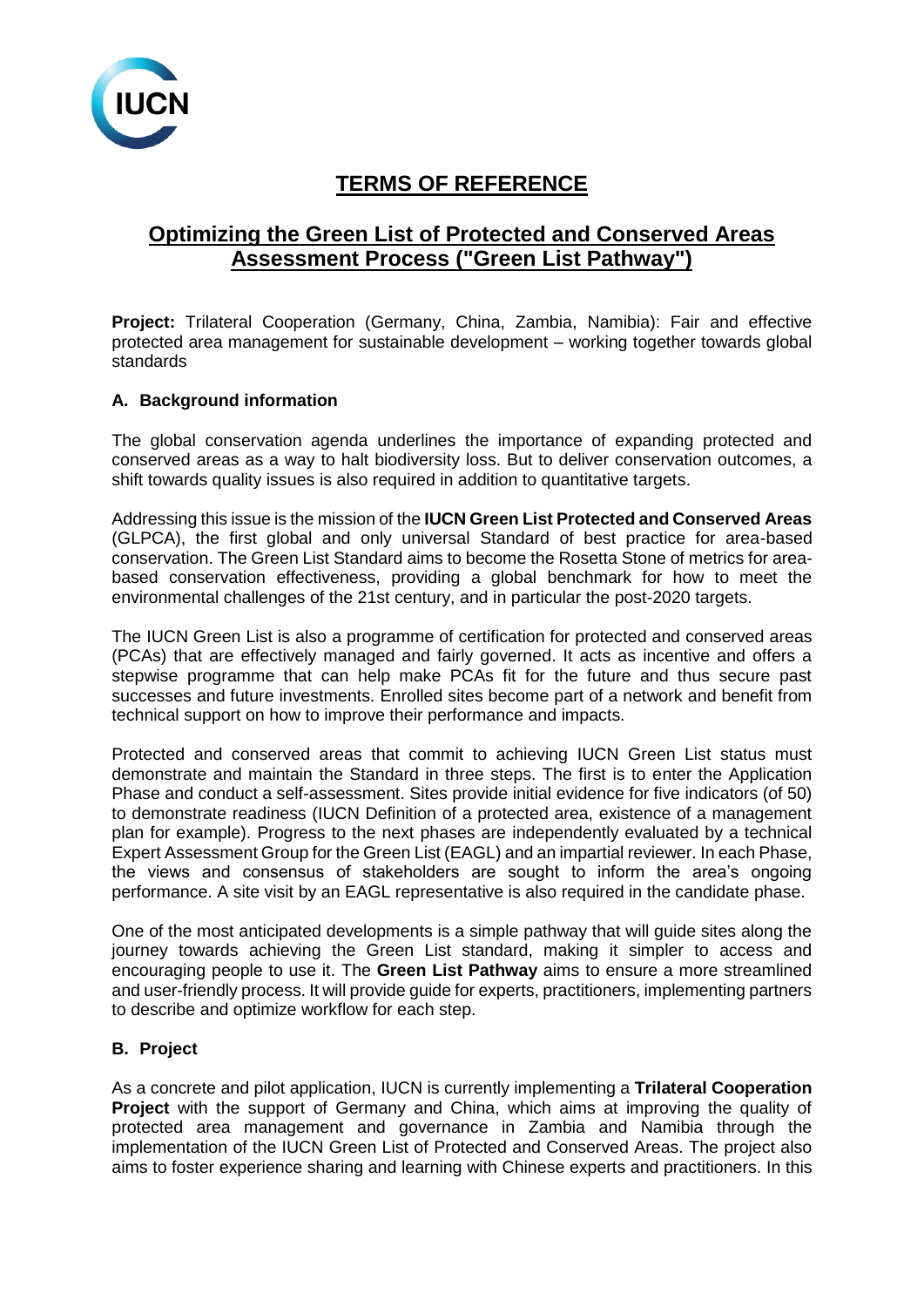

context, a short-term consultancy to develop capacity development materials, improved guidance and tools for the implementation of the IUCN Green List is offered. During the execution of the mission, the appointed consultant will work under the supervision of IUCN, which will provide expertise on all aspects related to the Green List Standard.

## **C. Objectives**

The main objective of the consultancy is to provide guidance on the Green List process from the user's perspective. The first part prioritises the site managers who engage in a selfassessment of their protected and conserved areas against the Green List Standard. The goal is to develop an accessible logical framework that guides the site managers through the process of completing the Green List indicators. In order to do this, the consultant can rely on lesson learned from Green-listed sites, but also existing key documents of the Green List, as follows: the User Manual which specifies the procedural steps of an application and the role of the main stakeholders in the programme; the Standard which describes the 17 criteria and 50 generic indicators that site managers have to fill in; the Standard guidance which gives examples and references to fill in each criterion.

The Green List pathway will guide sites through the standard and generally approach the Green List in a more intuitive way, and show the causal stages of preparing the nomination and best way to access the Green List.

#### **D. Geographical Focus**

The Green List is a global standard and that this work should have global application. However, particular attention will be paid to ensuring that the Green List Pathway is relevant to Eastern and Southern Africa generally and particularly to Zambia and Namibia, notably in testing phase.

#### **E. Activities**

Based on the above objectives, we require the following deliverables:

- **1. Optimize the Green List process from the site managers perspective (55%)**
- − Carry out a functional analysis of the tasks, workflows and processes required for Green Listing including time and resources required
- − Consult (survey, focus groups) with site managers and EAGLS' members to optimize the self-evaluation process from the user's perspective, including cost-effectiveness
- − Compile best practices and recommend improvements in the process
- − Presents an overview of the process with a brief explanation of what should be considered in each step, workflow with key milestones, and defines those responsible in the User's Manual, and an estimate of the time required. Incorporate a checklist that lists the steps and activities in each phase
- − Provide a global graphic representation giving an overview of the application process from a manager's perspective: step-by-step description of the process to fill in the information required by the Green List Standard, indicating key references available for each criterion and examples of participatory methodologies and techniques to ensure full contributions from stakeholders and rightsholders
- Strengthen the application phase as an eligibility phase and allow for a quick first assessment using the Green List metric called IBEX.